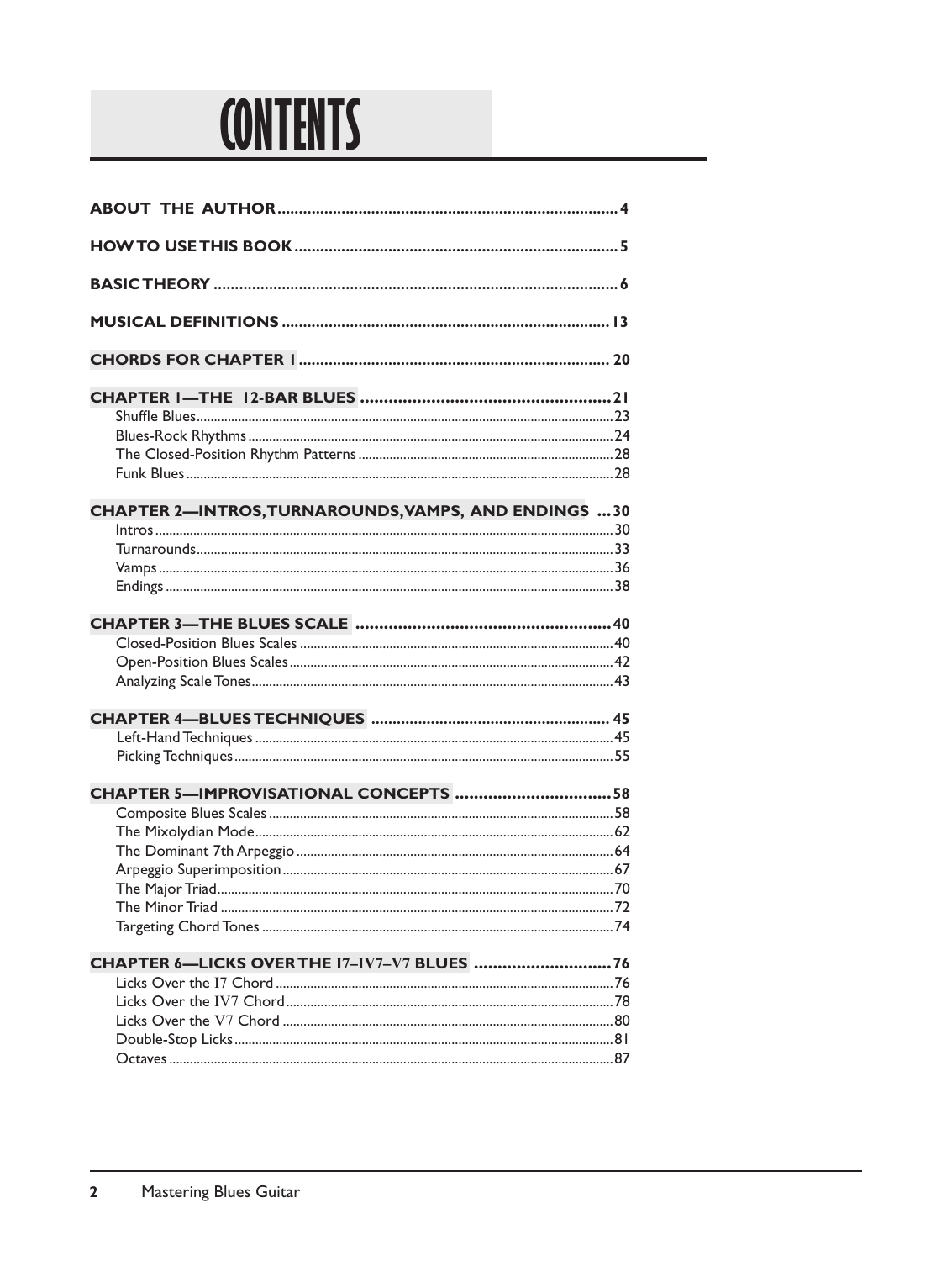| CHAPTER 10-BLUES RHYTHMS WITH FILLS  116    |  |
|---------------------------------------------|--|
|                                             |  |
|                                             |  |
|                                             |  |
|                                             |  |
|                                             |  |
|                                             |  |
|                                             |  |
|                                             |  |
|                                             |  |
|                                             |  |
|                                             |  |
|                                             |  |
|                                             |  |
|                                             |  |
|                                             |  |
|                                             |  |
| MORE ALFRED BOOKS FOR BLUES GUITARISTS  144 |  |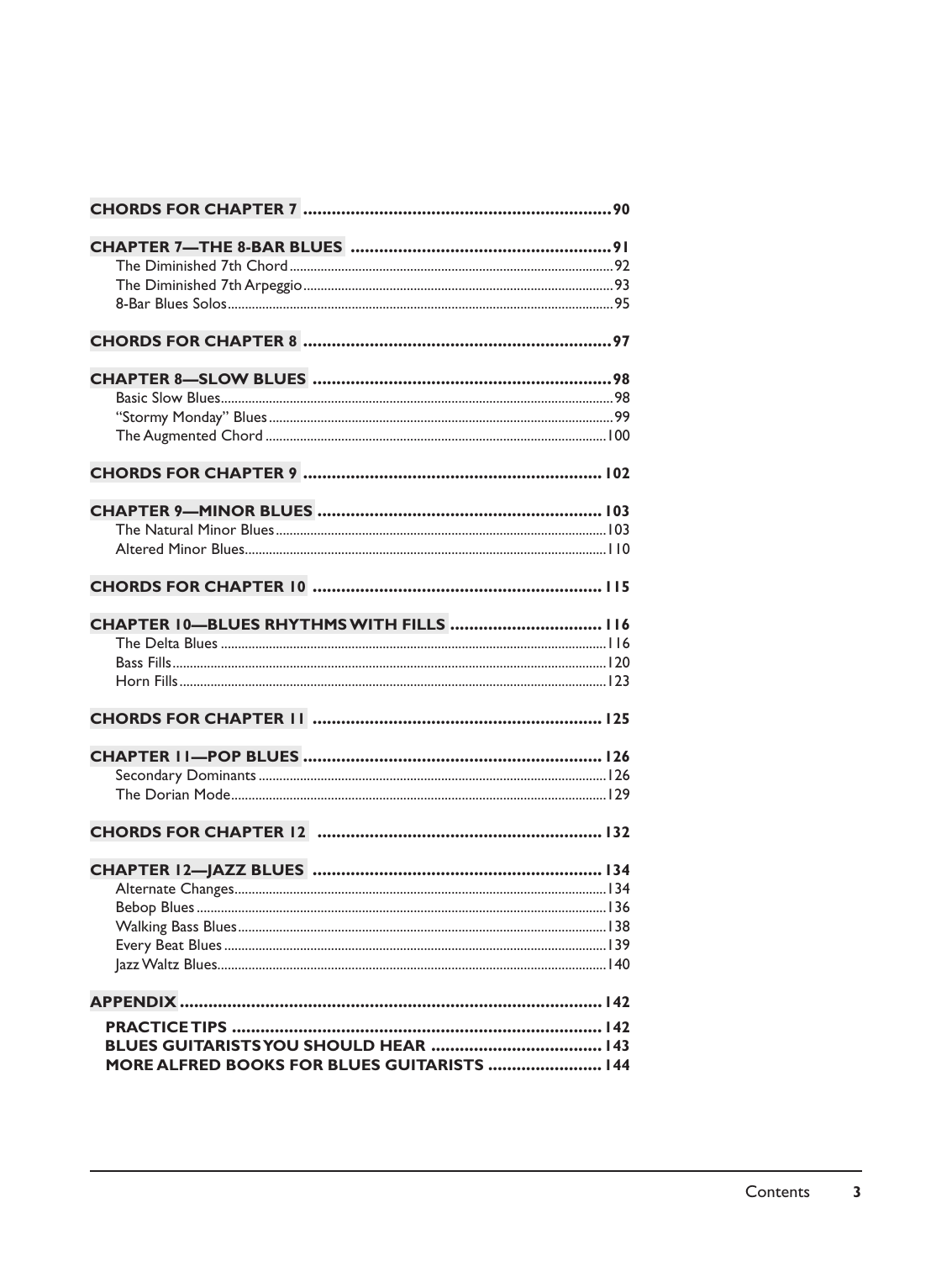#### shuffle blues

The most important factor in blues rhythm playing is to create chord movement. Playing static dominant 7th chords tends to be bland. This next example shows chord motion using intervals of a 6th with a shuffle rhythm, which is created by using *swing eighths*. We've discussed swing eighths in both the Beginning and Intermediate books. Remember, swing eighths have a triplet feel, where each beat is divided into three equal parts. Swing eighths are written like normal eighth notes but are played like the first and last notes of a triplet.



In this book, when a piece is to be played using the shuffle (swing eighths) rhythm, the indication Swing 8ths will appear at the beginning of the music.  $E_{AM}$ 





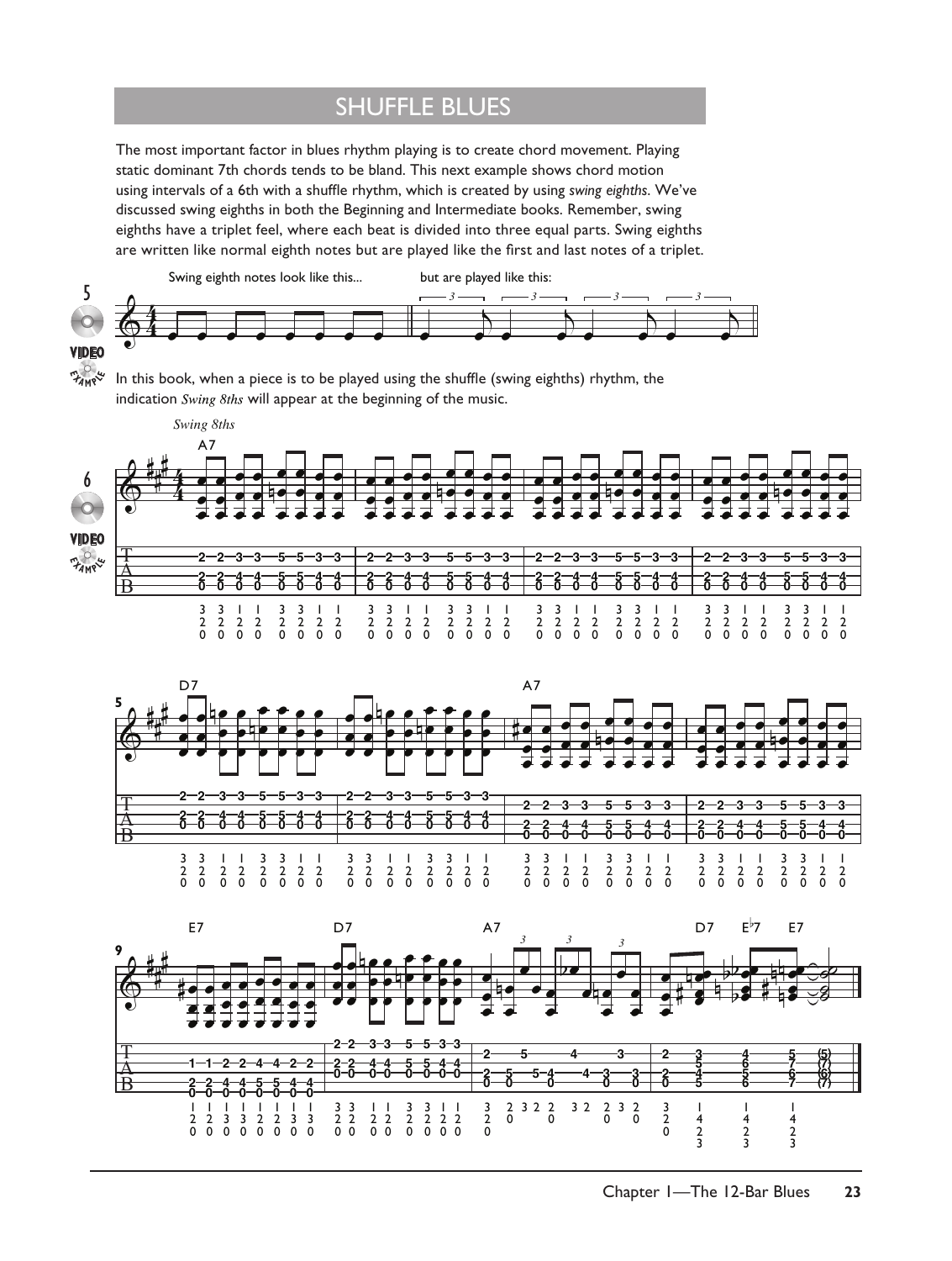## licks over the V7 chord

#### **In the Style of John Mayer**

This lick uses the notes of the  $\mathsf{C}\sharp^{\sharp}$  Blues scale over the  $\mathrm{V}7$  chord, E7.



#### **In the Style of Tommy Castro**

This is a great bending lick against the V7 chord, E7. It opens with the minor 3rd bend from the major 3rd, G# , to the 5th, B. The first bend is followed by a half-step bend from the minor 3rd, G, to the major 3rd, G#. Then, we have a half-step bend from the 9th, F#, to the minor 3rd, G, before resolving to the root note, E.



#### **In the Style of Jonny Lang**

This strong V7-chord lick is accentuated by the opening whole-step bend from the 9th,  $F_{\pi}^{\sharp}$ , to the major 3rd, G#—always a great choice over the V7 chord.

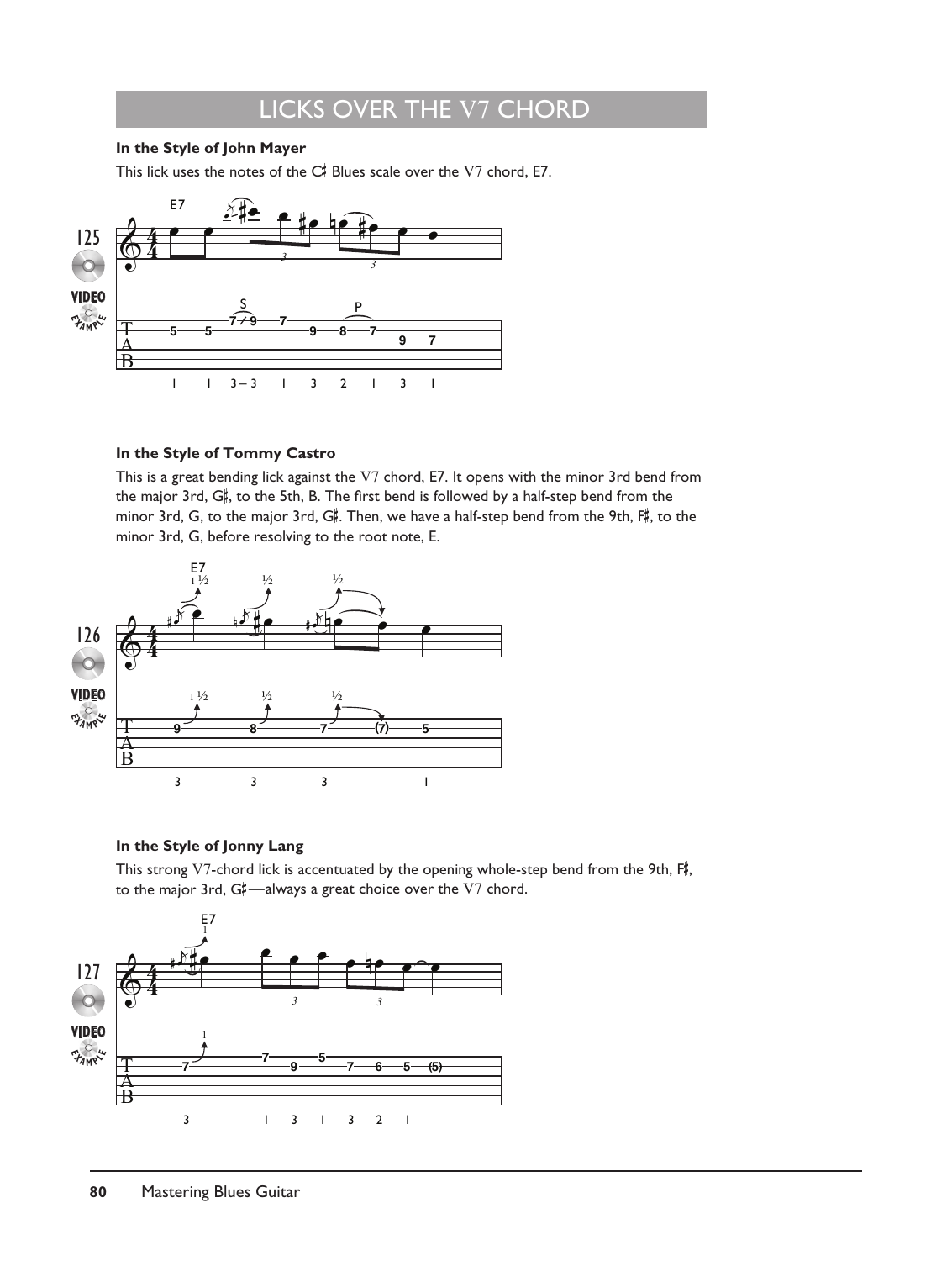### 8-bar blues solos

Playing over the 8-bar blues format gives you the opportunity to use the composite blues scales and arpeggios to accurately play over the quicker chord changes.

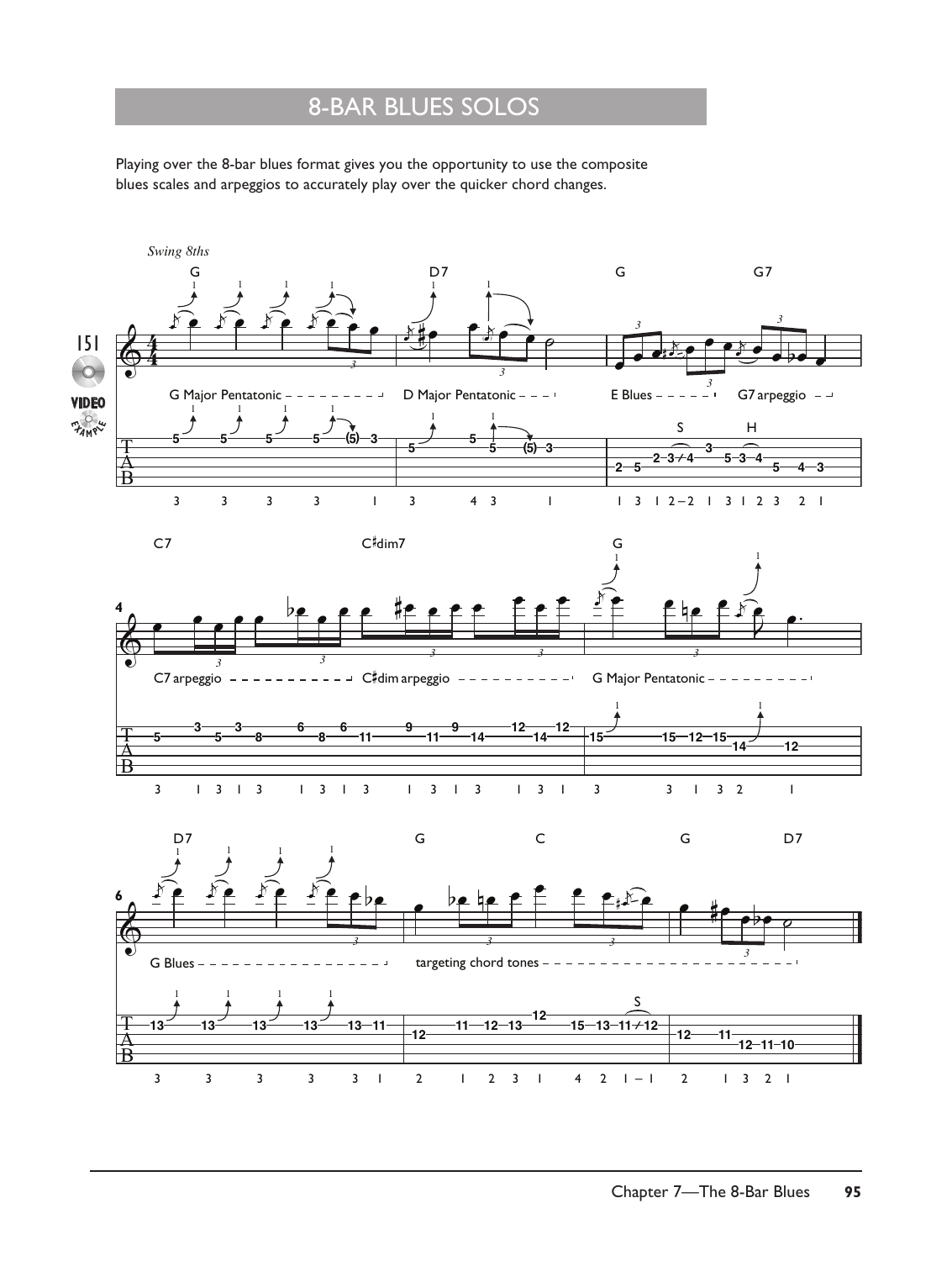# **Chapter 10**

## *Blues Rhythms with Fills*

## THE DELTA BLUES

The open-position blues tunes, almost always played in the keys of E and A, represent the original blues guitar styles. These Delta blues rhythm guitar patterns from the early Deep South form the backbone for all blues-based styles that came afterward. Since most of this music was performed by one person and their guitar, it gave the performer lots of freedom. This freedom led to a style that mixed chordal pattern playing and fill licks. This is similar to the vocal style of call and response that also has its roots in the South.

The two examples below are in the style of Muddy Waters. The fills commonly enter on the second part of the third beat, the "and-of-three," in each measure.